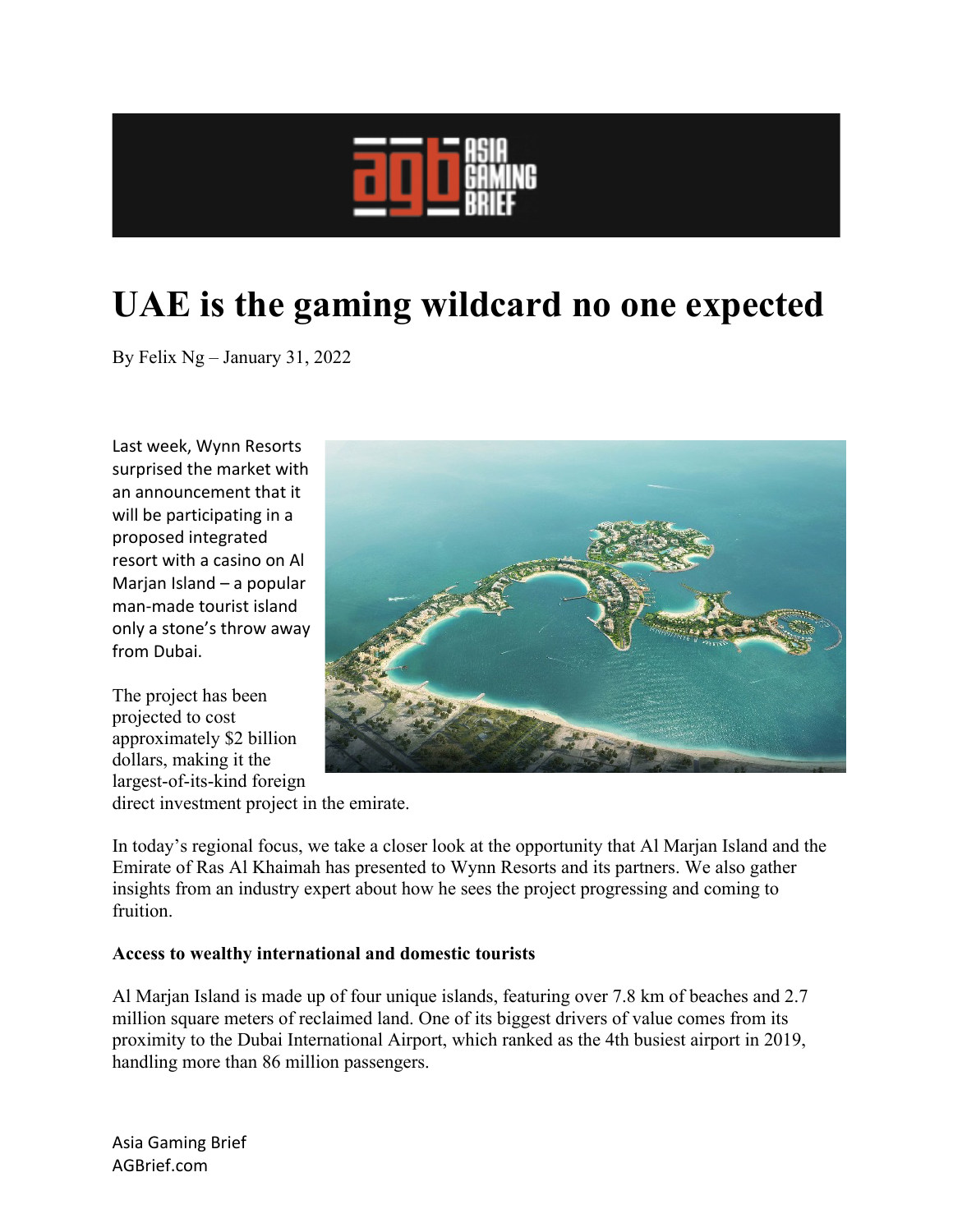In comparison, Tokyo Haneda Airport handled 85.5 million passengers, Hong Kong International Airport handled only 71.5 million passengers, and Singapore's Changi Airport handled 68.3 million passengers in the same year.

The Emirate has seen modest growth of tourist arrivals in recent years – clocking in at 1.1 million tourist arrivals in 2019. Nearly two-thirds of these visitors came from wealthy international source markets, including Russia (134,811 visitors), India (68,869 visitors), Germany (63,196 visitors), and the United Kingdom (57,956 visitors). The other one-third came from within the UAE, though Emiratis will not be permitted to enter the casino.

It's also worth noting that the UAE as a whole welcomes around 22 million tourist visitors per year, whilst around 90 percent of the UAE's 10 million domestic population are expatriate workers, meaning there is no shortage of potential tourists that could funnel to the Emirate.

## **Pandemic-proof visitation**

What may be compelling for Wynn, is the emirate's resilience to the pandemic. Whilst the global tourist visitation average fell nearly 75 percent during the height of the pandemic, Ras Al Khaimah registered only a 25 percent drop in visitors during the same period.

According to Colliers' MENA Hotels Monthly Market Forecast, Ras Al Khaimah's occupancy is expected to reach 89 percent in 2021, up 27 percent from 2020.

#### **Hotel / non-gaming cluster-effect**

In 2017, it was the vision of Ras Al Khaimah to reach 3 million visitors by 2025, to achieve the number, the emirate would be adding around 15,000 hotel keys, with around 8,000 of those situated in Al Marjan Island.

Today, the Al Marjan Island has over 3,000 hotel keys, with hotel operators including RIXOS Bab Al Bahr (650 keys), Marjan Island resort and Spa (440 keys), DoubleTree by Hilton Resort & Spa Marjan Island (723 keys), Pacific Al Marjan Island (418 keys), Hampton by Hilton Marjan Island (515 keys), Radisson Resort Marjan Island (408 keys) and the upcoming Mövenpick Resort Al Marjan Island (opening March 1 with 550 keys).

Opening in 2026, Wynn's proposed resort is set to add another 1,000 hotel keys to the mix, along with shopping venues, state-of-the-art MICE facilities, a spa, and 10 restaurants and lounges.

The island attracts tourists through its attractions focused on watersports, adventure, health and sightseeing, and world-class shopping. Wynn's proposed development will be the company's first beach-front property.

#### **Gaming permission questioned**

Perhaps the most perplexing aspect of last week's announcement has been the inclusion of gaming at the resort, an activity that has been strictly forbidden by Islam.

Asia Gaming Brief AGBrief.com